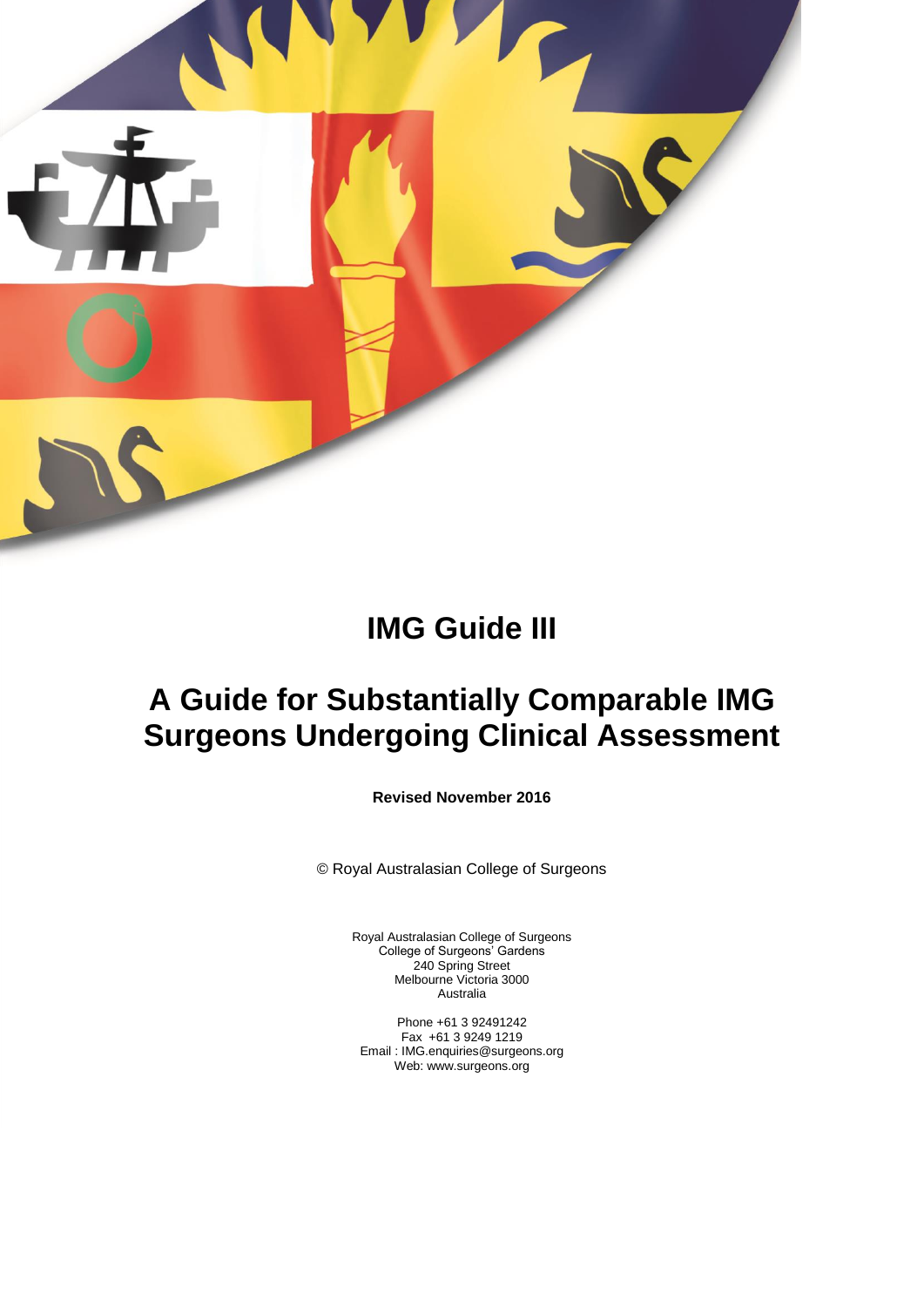# **INTRODUCTION**

This guide has been produced by the Royal Australasian College of Surgeons (RACS) as an aid for you while you complete your specialist assessment to achieve specialist recognition and Fellowship of RACS.

The RACS will have assessed you as "substantially comparable" to an Australian and New Zealand trained surgeon and recommended that you complete the following in order to attain Fellowship of the College:

- Satisfactorily complete a period of up to 12 months of clinical assessment.
- Comply with the College's prescribed IMG professional development activities for the duration of your assessment period.
- Complete any mandatory requirements and/or up-skilling training required.
- Attend the RACS's IMG Induction Workshop within the first 6 months from commencement of clinical assessment.
- Complete Let's Operate with Respect eLearning resource available on RACS website prior to commencement of clinical assessment.

The RACS will have recommended that you find hospital employment suitable for conducting the clinical assessment and providing sufficient scope of practice.

By now you will have written to the RACS accepting the recommendation and signed the IMG Agreement. The RACS will have notified you of the requirements regarding accreditation of an IMG post, submission ofan IMG Post Description Form (IPDF) and in relation to formal commencement of clinical assessment. You will also be registered with the RACS as an active IMG on a specialist pathway.

# **WHO ARE YOUR KEY RACS CONTACTS DURING THE CLINICAL ASSESSMENT PERIOD?**

Your specialist assessments will be managed by the Department of IMG Assessments at RACS (or other delegated administrative support). The key contact person during your clinical assessment is the Business Support Officer, IMG Assessments.

The contact details for the Business Support Officer are:

Business Support Officer Department of IMG Assessments Royal Australasian College of Surgeons Phone: +613 613 9249 1124 Surgeons' Gardens Fax: +61 3 9249 1240 Spring Street **Email: MG.Enquiries@surgeons.org**<br>Melbourne VIC 3000 Meb: www.surgeons.org

Web: www.surgeons.org

The other key contacts during your clinical assessment will be

- your Clinical Assessors, who will also be Fellows of the College appointed by the Board of Surgical Education and Training (SET); and
- the Clinical Director, IMG Assessment and Support who is able to advise and assist you independently from the specialty training board.

The contact details for the Clinical Director, IMG Assessment and Support are:

Clinical Director, IMG Assessment and **Support** 

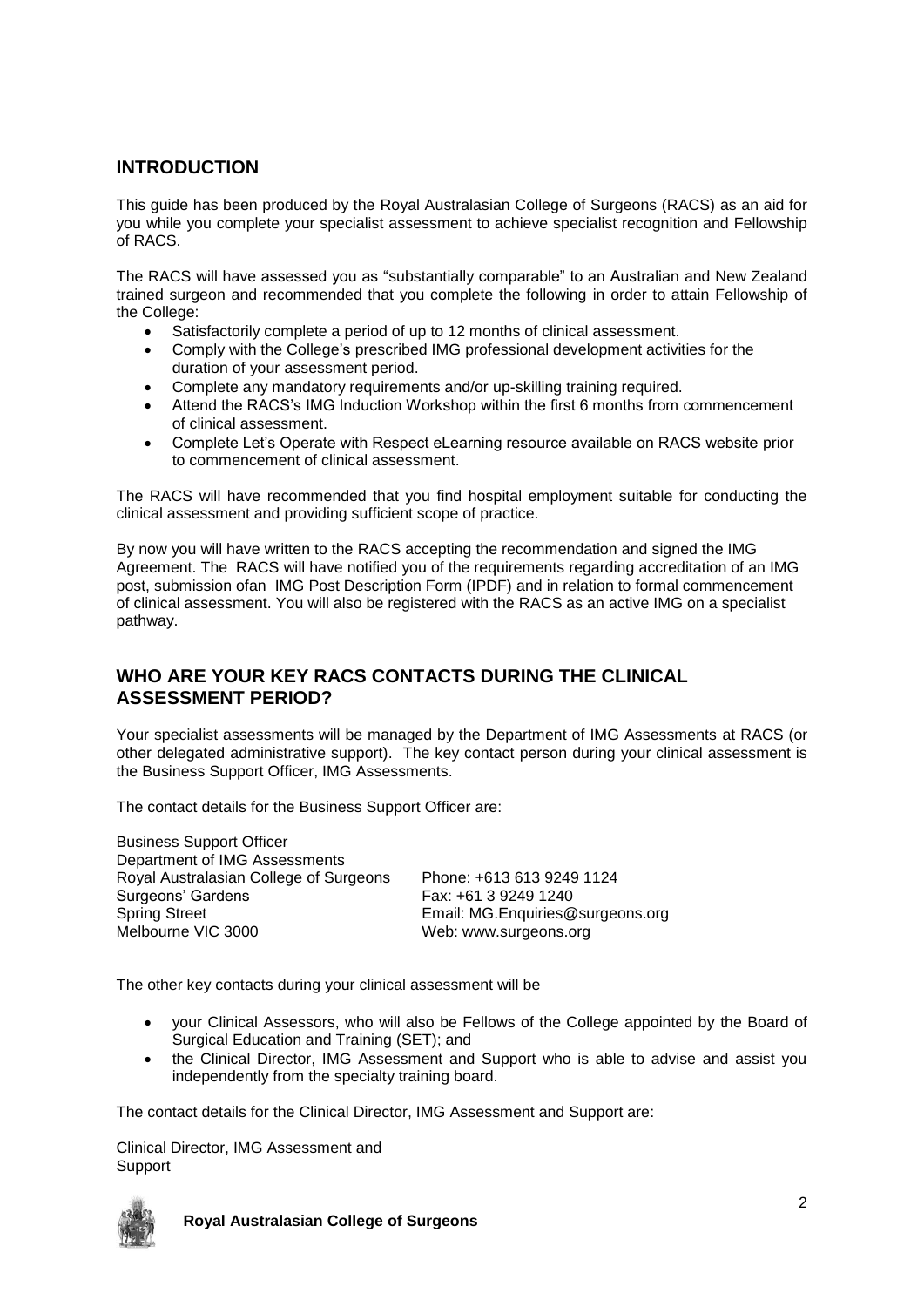Department of IMG Assessments Royal Australasian College of Surgeons Phone: +613 613 9276 7479 Surgeons' Gardens Fax: +61 3 9249 1240 Spring Street **Email: MG.Enquiries@surgeons.org**<br>Melbourne VIC 3000 Meb: www.surgeons.org

Web: www.surgeons.org

# **OVERVIEW**

Clinical Assessment is undertaken within the guidelines by RACS and the Medical Board of Australia (MBA) on Supervised Practice For International Medical Graduates .

Decisions regarding Clinical Assessment are made by the relevant Specialty Board in which the IMG is being assessed. The Board may delegate its decision making authority to an individual or to a sub-committee. When a delegation authority is exercised the decision of the delegate is a decision of the Board.

A substantially comparable IMG is required to undertake a period of up to 12 months of clinical assessment commencing on MBA Level 3 supervision requirements, progressing to MBA Level 4 supervision based on satisfactory performance.

You will have 4 years from commencement of clinical assessment to complete all components of the Initial Recommendation.

#### **Overview of assessment of clinical practice by supervision**



## **FINDING SUITABLE EMPLOYMENT**

Your first task is to find a suitable hospital position. You need to ensure that the position you are seeking for clinical assessment purposes provides:

- appropriate scope of work
- the appropriateness of the designated Fellows to provide clinical assessment
- opportunities for continuing education
- the suitability of infrastructure for clinical assessment

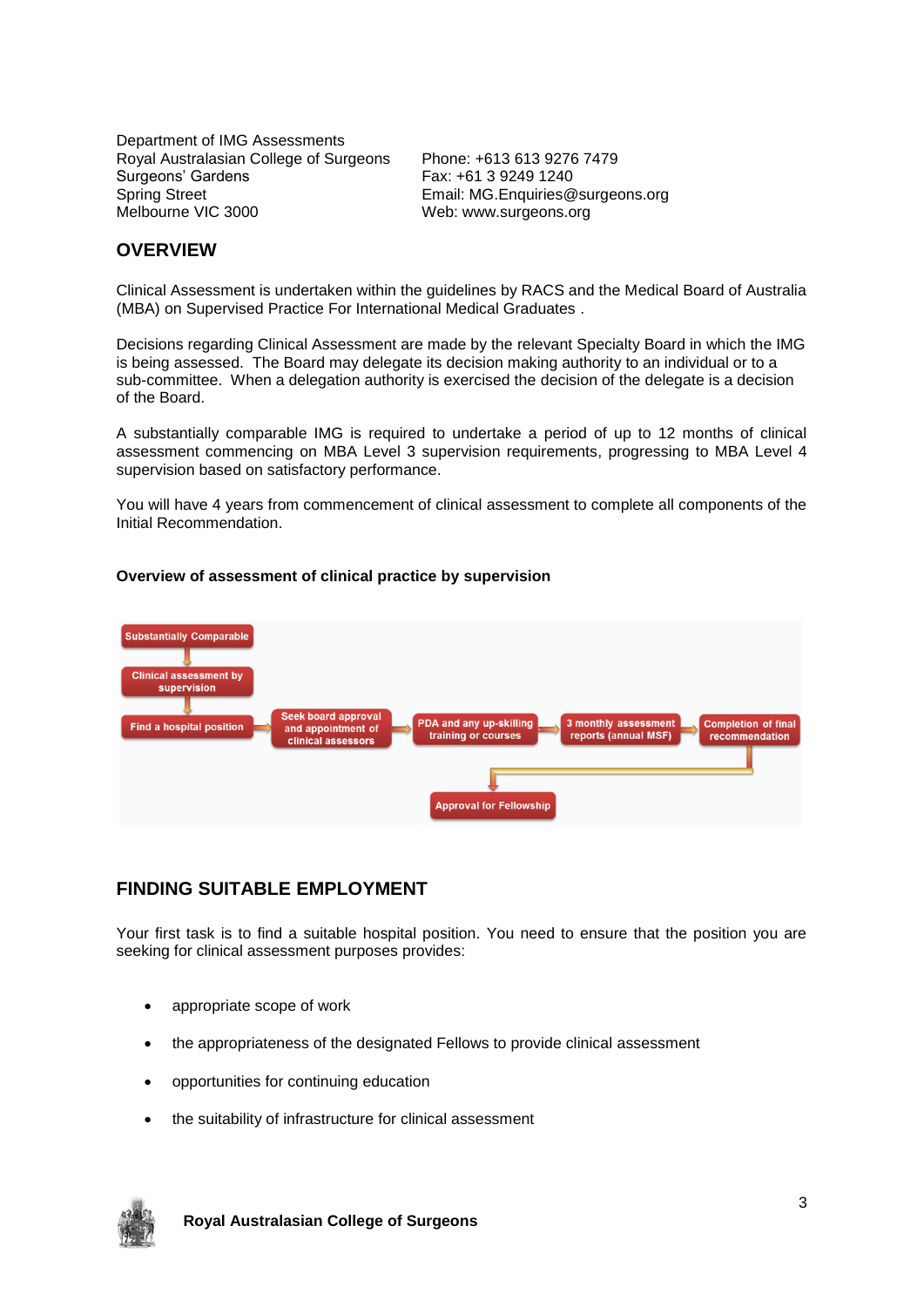The RACS does not provide recruitment advice nor does it have an exhaustive list of positions available other than those positions published in the Surgical Positions Available section of the website. You may want to contact specialised recruitment agencies to assist in finding a suitable position. Further information on finding a job is available on [www.doctorconnect.gov.au](http://www.doctorconnect.gov.au/)

When you find a position that appears suitable you will be required to refer to the IMG Assessment Post Accreditation policy and submit a RACS IMG Post Description Form (IPDF), which is available on the RACS website and return the completed form to the Department of IMG Assessments.

Applications for accreditation of an assessment post will only be assessed for IMGs who have completed the RACS "Operating With Respect" eLearning module.

The relevant Specialty Chair or nominee will determine whether the position is accredited for assessment purposes and confirm the suitability of the two clinical assessors nominated on the IPDF who will monitor your progress throughout the assessment period. You will be advised of the outcome of its review.

Once the RACS has accredited the hospital position, the clinical assessment period will formally commence (subject to the College's standardised three monthly reporting periods) and you have 4 years from commencement of clinical assessment to complete the requirements for specialist recognition and Fellowship of RACS.

## **STANDARISED THREE MONTHLY REPORTING PERIODS**

All IMGs commencing clinical assessment are subject to the RACS's standardised three monthly reporting periods. The standard three monthly periods of assessment commence on 1 February, 1 May, 1 August or 1 November.

You will nominate a commencement date of clinical assessment to coincide with one of the commencement dates listed above. You can start your employment at any time prior to formal commencement of your clinical assessment.

IMGs who nominate a start date of clinical assessment but start employment at a later date will have their commencement date default to the next quarterly start date.

#### Note for IMG surgeons in Area of Need positions

Area of Need positions are administered through the government health jurisdictions. Generally, an IMG surgeon who is in an Area of Need position is also undergoing assessment for specialist recognition and Fellowship of the College. Further information on the specialist pathway for Area of Need is available on the RACS website.

## **APPOINTMENT OF CLINICAL ASSESSORS**

You or your employing hospital may nominate two clinical assessors. The RACS, however, will make the final decision regarding the appointment. The Clinical Assessors will have Fellowship of the RACS in the discipline in which you are being assessed. Further information with regard to the role and responsibilities of Clinical Assessors can be obtained from the RACS website:

- Clinical Assessors of IMGs policy
- A Guide for Clinical Assessors



.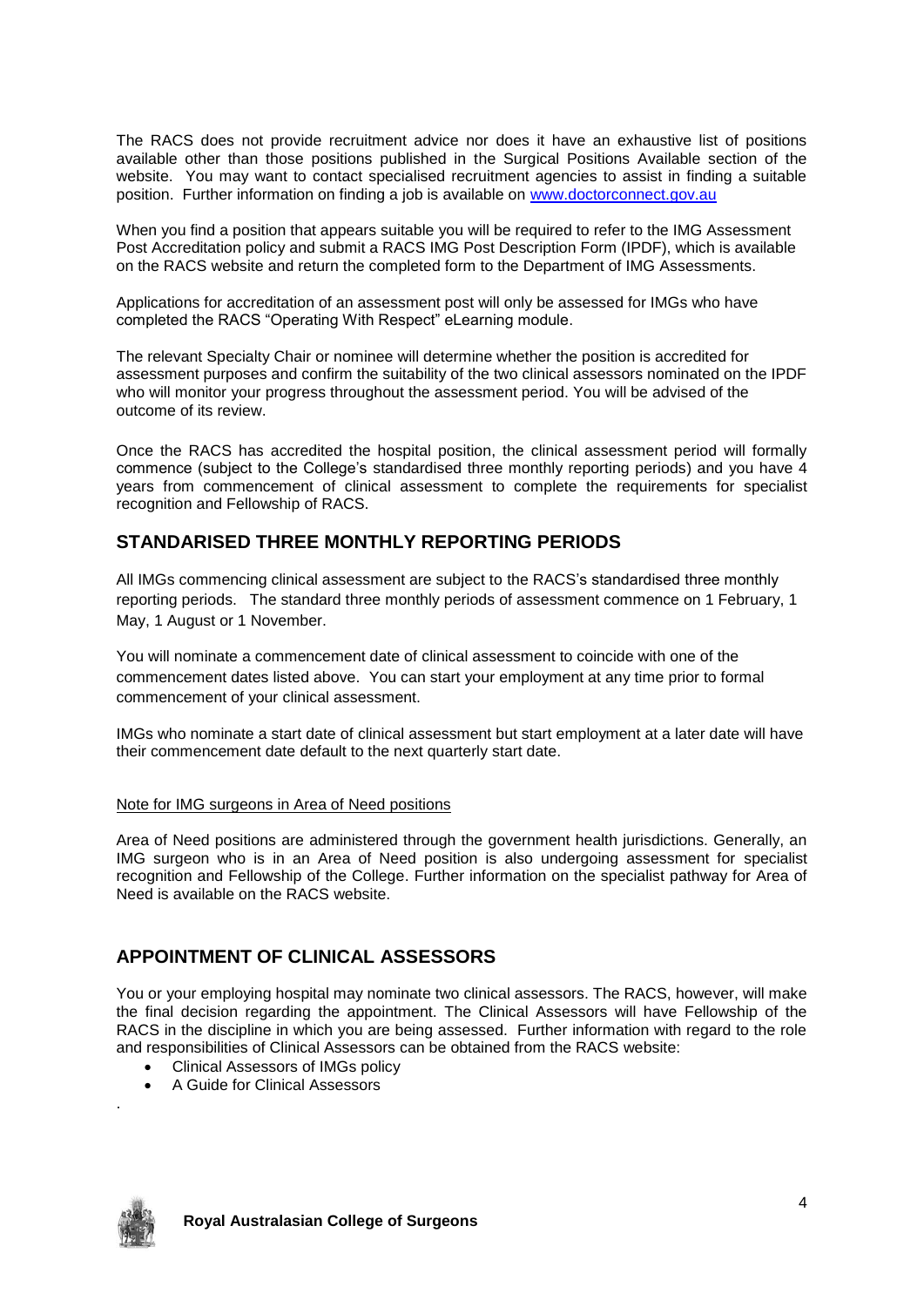# **PURPOSE OF CLINICAL ASSESSMENT**

As you have been assessed as substantially comparable, the RACS will recommend that your clinical assessment will commence on MBA Level 3 supervision, progressing to MBA Level 4 supervision based on satisfactory performance.

This means that your clinical practice will be monitored and assessed by two Clinical Assessors who are Fellows of the College. Your Clinical Assessors will be aware of your interim recommendation and will be able to provide you with feedback on your clinical performance and progress towards completion of requirements for specialist recognition and Fellowship of RACS. Clinical assessment will be performed by two Fellows nominated by the assessing Specialty Board Chair or nominee, and it may be performed from a distance once you have progressed to MBA Level 4 supervision.

Supervision of your surgical practice provides assurance to RACS, the Medical Board of Australia (MBA) and the community that your surgical practice is safe and is not putting the public at risk. It also provides RACS the evidence that you possess the competencies, skills and attributes of an Australian or New Zealand trained surgeon. The period of supervision will also introduce you to a culture of continuous learning and professional development.

Satisfactory performance against the required standards confirms that the recommended pathway for you is an appropriate one.

Your responsibilities under **MBA Level 3 supervision or MBA Level 4 supervision** include to:

- Schedule regular meetings with your Clinical Assessors and make all reasonable efforts to ensure that these meetings take place;
- Set supervision and development goals, together with your Clinical Assessors;
- Submit the completed assessment reports and operative logbook summary to RACS for review by the Specialty Board Chair or nominee no more than two weeks after the conclusion of each three month period;
- Contact your Clinical Assessor(s) early if you have a problem;
- Recognise the limits of your professional competence and seek guidance and assistance from your Clinical Assessor(s);
- Obtain approval from the RACS for any proposed changes to clinical assessment arrangements, including any changes to Clinical Assessor(s) and/or hospital position;
- Inform the RACS if requirements of your clinical assessment are not being met eg. If your Clinical Assessor(s) is unable to provide the necessary levels of supervision or attend meetings;
- Inform the RACS if the hospital position is not providing you with the appropriate scope of work or requisite scope of work as recommended by the Specialty Board;
- You have completed an IMG Orientation Program via RACS eLearning resource available on RACS website within the first 3 months from commencement of clinical assessment;
- Participate in the IMG Induction Program within the first 6 months from commencement of clinical assessment.

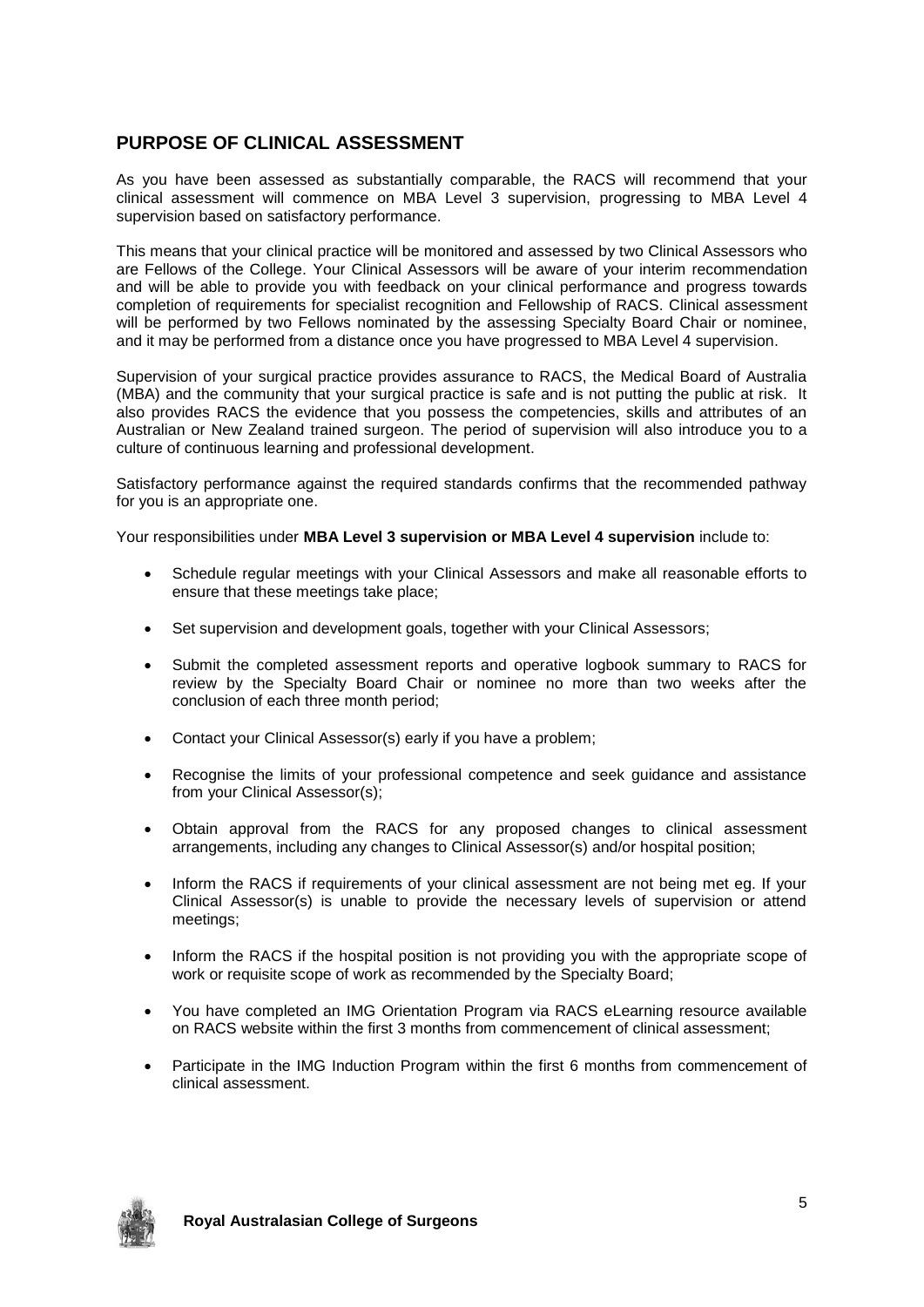#### . **WHAT IS THE ROLE OF THE CLINICAL ASSESSOR?**

The role of your Clinical Assessor **under MBA Level 3 or MBA Level 4 supervision** is to assess you to determine if you possess the necessary attributes to achieve comparability to an Australian or New Zealand trained surgeon. Clinical assessment requires you to have regular meetings with your Clinical Assessors, and for them to have direct observation of your clinical practice on a regular basis. In addition, your Clinical Assessor needs to:

- ensure that he/she is accessible by telephone or video link if they are not physically present; and
- conduct performance assessment meetings and provide constructive feedback to you; and
- complete periodic assessment reports as required by RACS. The Clinical Assessor is expected to liaise with other members of the hospital unit to ascertain your performance across all of the RACS competencies; and
- address any problems that are identified.

The role of your Clinical Assessor specifically is to observe your clinical practice to ensure that you are safe to practice independently as a specialist surgeon. The Clinical Assessor will also assess whether you are practising at the level of a Fellow of the RACS on day one of practice.

Under **MBA Level 3 supervision or MBA Level 4 supervision** it is envisaged that you will have regular contact via face-to-face, email or telephone with your clinical assessors. This will enable you and your assessors to work together through various issues including, but not limited to:

- Identifying aspects of practice where you require support and assistance
- Negotiating plans of action in order to meet needs and goals
- Selecting Continuing Medical Education activities and audit options to complement and support specific aspects of your surgical practice
- Determining the focus and design of audit activities
- Reviewing the results of audit activities
- Addressing any deficiencies which are revealed as a result of audit activities and performance review

It is expected that your Clinical Assessors will liaise with other members of the hospital unit to ascertain your performance across all RACS competencies before completing periodic assessment reports.

Details on the RACS competencies can be found on the RACS website.

The clinical assessor under MBA Level 3 supervision and MBA Level 4 supervision is not 'training" you.

# **RECEIVING FEEDBACK**

Meaningful feedback is at the heart of clinical assessment. It is a vital part of the assessment process where you are told how you are performing. It needs to be based on first hand observation of your performance and it will provide you with an opportunity to clarify your strengths and weaknesses. It will encourage self reflection, raise your self awareness and assist you to plan for your future development.

Feedback will be planned, not rushed, and wherever possible it will be given in a timely fashion, as close to the observed behaviour as possible. It will be specific and you will be told precisely the

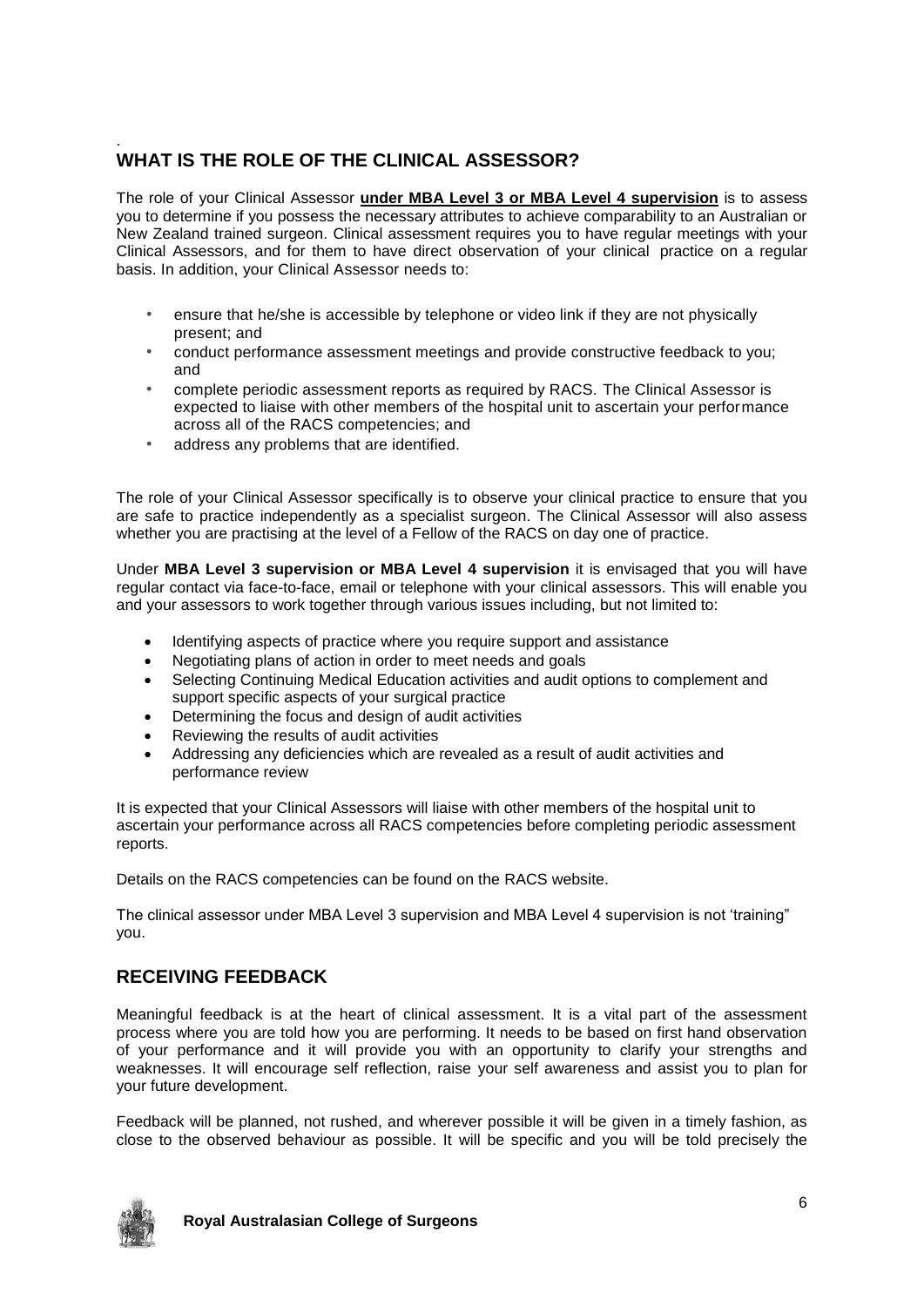areas in which you have performed well. Where possible you will be given illustrative examples, for example;

> "When you told the patient their diagnosis you used clear and simple explanations and checked for their understanding".

Similarly your Clinical Assessors will be discussing areas that need to be improved. They will endeavour to be clear and specific; for example

> "When you told the patient their diagnosis you used technical terms that they appeared not to understand, you were rushed and appeared insensitive to their concerns".

Your Clinical Assessors will want to ensure that feedback provided to you is **specific** and **constructive** and **given in such a way that you will listen to and act on it**.

Your Clinical Assessors may ask questions about areas you believe you are performing well and areas where you think you could improve.

#### **QUARTERLY CLINICAL ASSESSMENT REVIEW AND REPORTS**

A Fellow providing clinical assessment under MBA Level 3 or MBA Level 4 supervision is required to undertake a review of your surgical practice. You will be required to meet quarterly with your Clinical Assessors for a performance review. To facilitate the work of the Clinical Assessors undertaking the review, it is expected that your employer will establish a mechanism of feedback from appropriate staff as to your professional relationship and communication with patients, relatives and staff.

The Clinical Assessors should ensure that they personally interview appropriate surgical and anaesthetic staff, junior medical staff, allied health and nursing staff to explore these issues **prior** to meeting with you to discuss progress.

At the conclusion of each three month assessment of clinical practice period you must submit to the Specialty Board via the IMG Department (or other delegated administrative support), a **consensus**  assessment progress report from the clinical assessors.

This process involves:

- 1. You to initiate a meeting with your clinical assessors to discuss progress. This meeting should take place, no more than two weeks after the conclusion of each three month period.
- 2. You to initiate the online assessment progress report to one of your clinical assessors prior to the meeting.
- 3. The assessment progress report to be completed by the clinical assessor nominated by you during or following your meeting. Note: *The completed online assessment progress report is based on a consensus assessment by all clinical assessors.*
- 4. You to review the assessment progress report prior to submission to RACS (or other delegated administrative support).
- 5. A copy of the assessment progress report is emailed to you and your clinical assessors.

It is essential that the results of the review undertaken with your clinical assessors is recorded on the assessment progress report assessing your surgical performance and progress.

The clinical assessor completing the assessment progress report must ensure **all sections of the assessment progress report is completed**. Additional information relating to any matter can be addressed within the form.

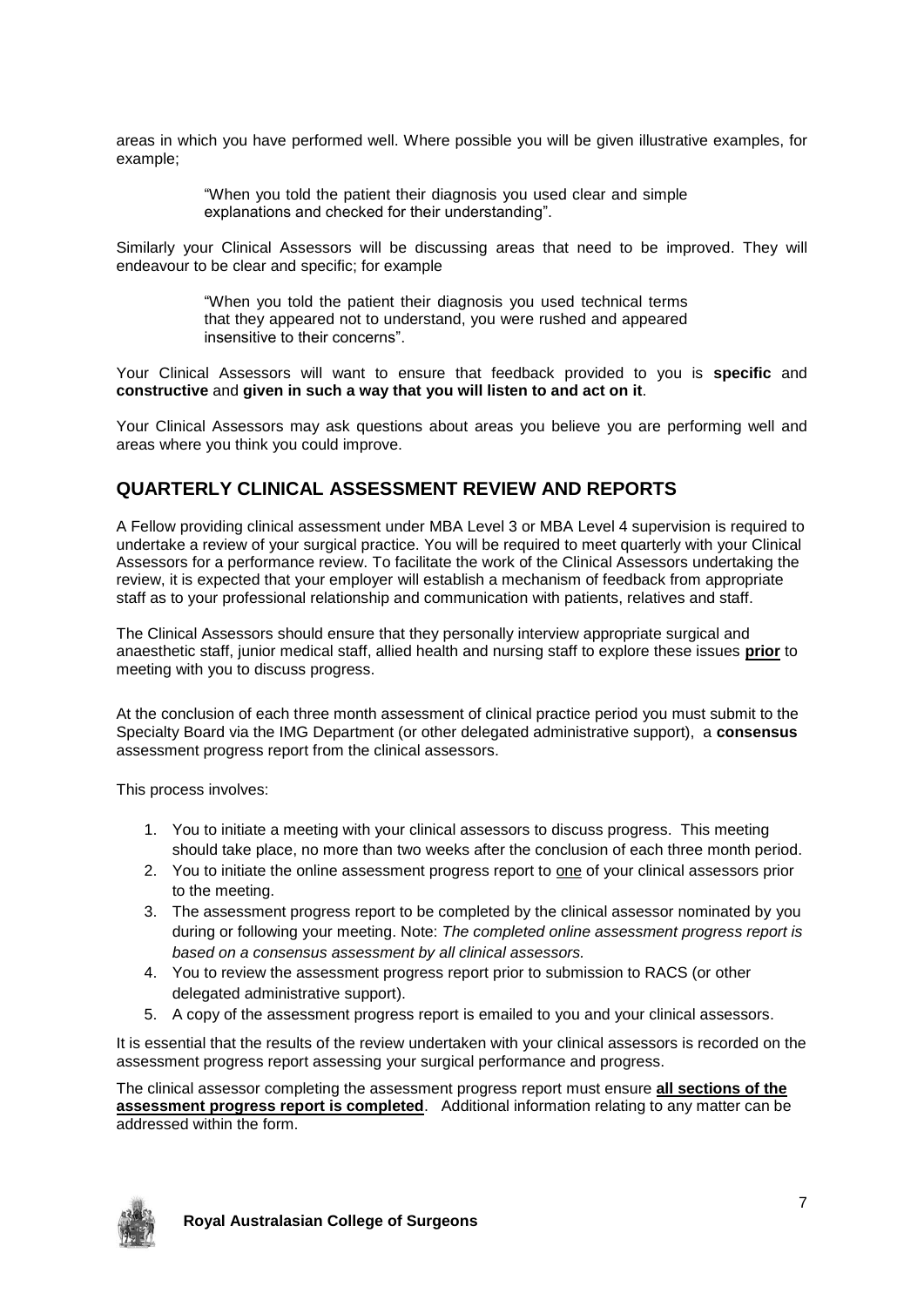In addition to undertaking quarterly (3-monthly) performance reviews, you will be required to undertake the following assessment tools (administered online) during your period of clinical assessment:

- Annual Multi-Source Feedback (MSF)
- 3-monthly Direct Observation of Procedural Skills (DOPS) and
- 3-monthly Mini Clinical Examinations (Mini-Cex) assessments

Details for all these assessment tools are available on the RACS website.

The Specialty Board will review your assessment reports and logbook data to ensure you're your performance meets the required standards.

The IMG Assessment Department (or other delegated administrative support) will record whether your progress is satisfactory or unsatisfactory in your assessment record and they will confirm this with you in writing.

At the end of each year you will receive a transcript of your progress to retain as a record.

## **MANAGEMENT OF UNSATISFACTORY PERFORMANCE**

If the Specialty Board Chair or nominee determines that an IMG surgeon's performance is unsatisfactory the Department of IMG Assessments (or other delegated administrative support) will contact the IMG in writing. The correspondence will be copied to the Clinical Assessors.

The Department of IMG Assessments (or other delegated administrative support) will also schedule a performance counselling interview, which will be attended by the Specialty Board Chair or nominee, the IMG, and both the Clinical Assessors.

Within seven days of the interview written notification of the outcomes will be provided to the IMG and the Clinical Assessors and may include:

- 1. Identification of the areas of unsatisfactory performance.
- 2. Confirmation of the remedial action plan.
- 3. Identification of the required standard of performance to be achieved .
- 4. Review of the approved assessment post.
- 5. Possible implications if the required standard of performance is not achieved.

# **REMEDIAL ACTION PLAN**

Preparation of the Remedial Action Plan will be co-ordinated through the Department of IMG Assessments (or other delegated administrative support) in consultation with the Clinical Assessors, the Specialty Board Chair or nominee, and the IMG surgeon. This process will be commenced as soon as possible after the quarterly performance review meeting.

The plan fulfils four functions, which are;

- 1. To identify the areas in which an IMG's performance is below standard
- 2. Specify areas where up-skilling is required
- 3. Define the assessment method and criteria
- 4. Record the performance grade at the end of the rotation

The Department of IMG Assessments (or other delegated administrative support) will send a copy of the agreed plan to the IMG surgeon and the Clinical Assessors and this plan will be used during the next three-monthly rotation. As soon as the IMG surgeon and the Clinical Assessors have a copy of the Remedial Action Plan, the IMG surgeon will be required to attend a meeting to incorporate the

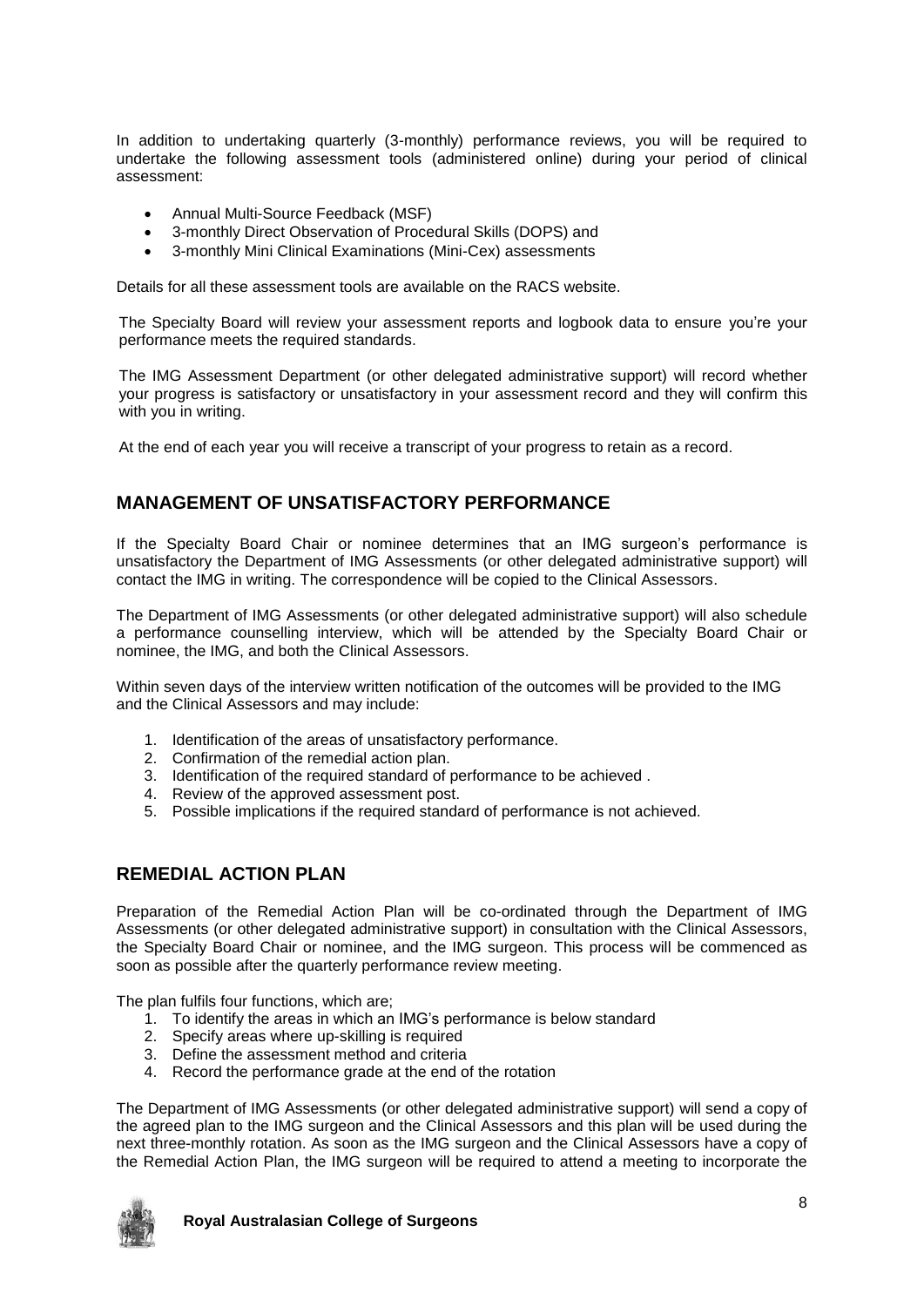education and assessment requirements needing development into the intentions for the term. The Clinical Assessors will notify RACS that this meeting has occurred.

Throughout the term the Clinical Assessors will monitor and record the IMG surgeon's progress.

To prepare for the next clinical assessment review the Clinical Assessors will consult with medical and nursing staff concerning progress, to consolidate views. They will schedule a meeting with the IMG surgeon to discuss progress. The Clinical Assessors will write comments in the progress reports for each area where performance had been assessed as below standard. They will also record a performance grade

The RACS will review progress and determine whether or not a further Remedial Action Plan is required for the next quarterly period. This process will continue until the Specialty Chair and/or IMG representative is satisfied that the IMG has achieved a satisfactory level of performance and shown sustained improvement. It is therefore likely to last a minimum of two quarterly periods.

If there is no improvement RACS may determine that the IMG is unable to reach the required standard and that a reassessment is required. The result of that reassessment may be that the IMG is not "substantially comparable" but rather "partially comparable" or "not comparable".

This indicates the discovery that an IMG surgeon is required to undertake further assessment and/or sit the Fellowship Examination. If the IMG surgeon is deemed 'not comparable' they will require further training and can no longer continueon a specialist pathway. Such a decision is not made lightly and all efforts are made to help an IMG surgeon deemed "substantially comparable" to reach the goal of attaining specialist recognition and Fellowship of the College.

In order to clarify an IMG surgeon's performance the Specialty Board Chair or nominee may request an independent assessment or audit of the IMG surgeon's performance during the development process.

Should a period of unsatisfactory performance by the IMG be determined to potentially endanger the welfare of patients, RACS reserves the right to make a notification to the MBA. The legal requirements of mandatory reporting will be followed.

## **PROFESSIONAL DEVELOPMENT ACTIVITIES**

All IMG surgeons undergoing clinical assessment are required to participate in the RACS Professional Development Activities. This program is managed through the RACS Department of IMG Assessments. Further information is available on the RACS website.

## **MAINTENANCE OF PROFESSIONAL STANDARDS (MOPS)**

An IMG must register for the MOPS program in January of the year following completion of clinical assessment if they have not attained fellowship, and remain in that program until Fellowship is attained or the pathway to Fellowship ceases

# **ELIGIBILITY FOR FELLOWSHIP**

When all requirements for Fellowship have been successfully completed the Specialty Board Chair or nominee will review your specialist assessment reports and make a determination concerning recommendation for specialist recognition and Fellowship of RACS. This process takes approximately 3 weeks and you will be advised of the outcome. If you have been recommended for Fellowship, the College will notify you and forward instructions regarding making an application for Admission to Fellowship.

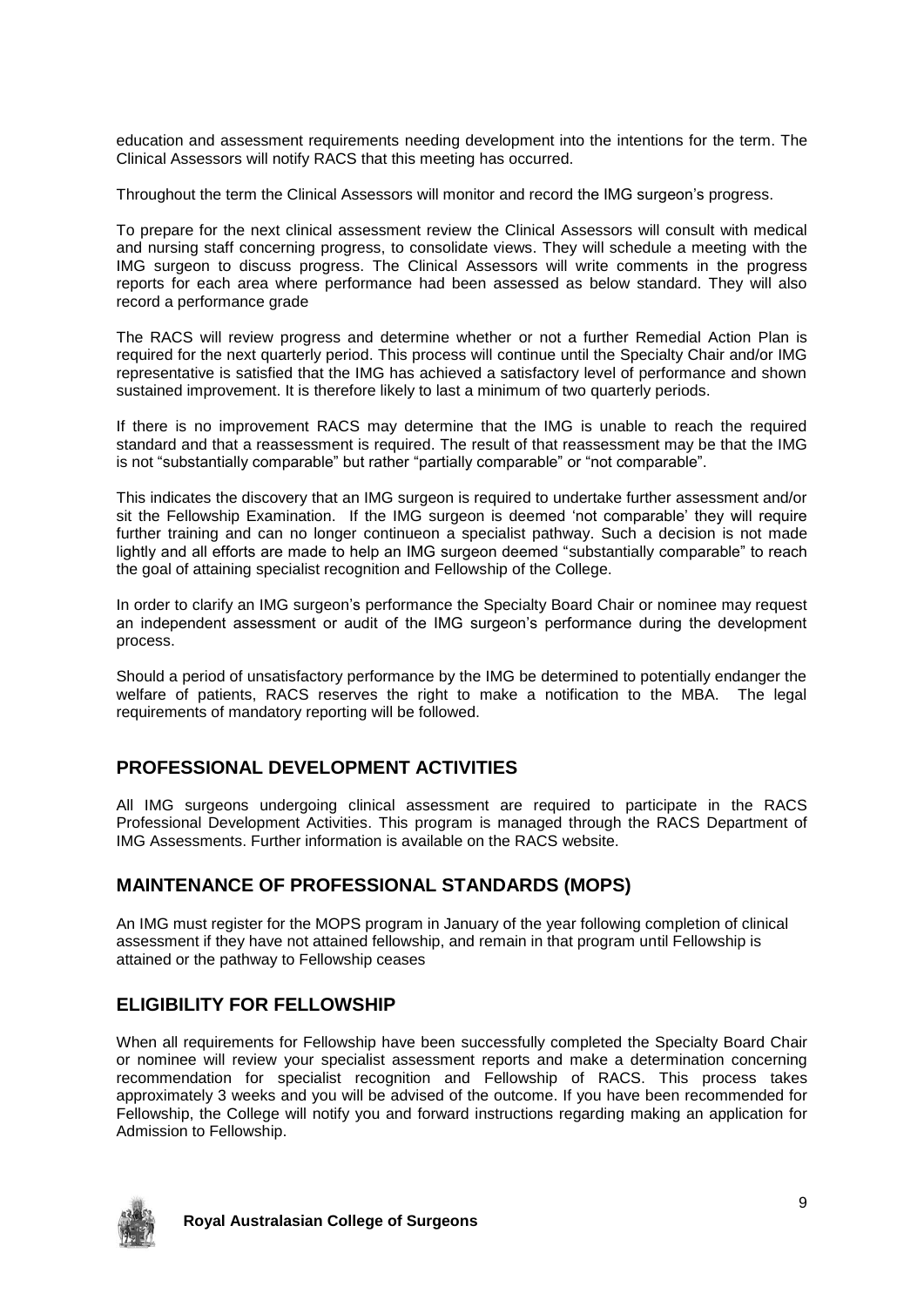# **WHO CAN SUPPORT YOU WHILE YOU ARE BEING ASSESSED?**

RACS has experienced IMG Assessment managers and a Clinical Director, IMG Assessment and Support who can support you as you progress through your specialist assessment. Contact them for help and advice as required.

#### **WHAT FEES ARE PAYABLE FOR CLINICAL ASSESSMENT AND WHAT DO THEY COVER?**

The fees for clinical assessment are set annually and published on the RACS website. There are two sets of fees; one for Level 3 supervision which requires on-site clinical assessment and the other for Level 4 supervision which may be off-site clinical assessment. Your fees may be a combination of off-site and on-site.

Once you have paid the annual fee, you will be entitled to the following RACS services:

- Surgical News magazine
- ANZ Journal of Surgery
- Password access to the members sections of the College website
- Four formal review meetings per year with each of your Clinical Assessors and additional communications according to your assessment recommendations
- Access to College online assessment tools including MALT
- Access to surgical education and training material on a user pays basis
- Administrative support from the Department of IMG Assessments and Clinical Director, IMG Assessment and Support in accordance with the requirements of your recommendation

#### **Complaints and Appeals**

RACS has implemented a formal process for handling complaints and appeals. These must be lodged within three months of receipt of notice of original decision.

Requests for review or reconsideration of RACS decision following specialist and/or Area of Need outcome must be lodged in writing within **20 Victorian working days** of receipt of original decision, and sent to:

The Manager IMG Assessments The Royal Australasian College of Surgeons Surgeons' Gardens Spring Street Melbourne VIC 3000

Complaints or appeals must be lodged in writing within **three months** of receipt of notice of original decision and sent to

Executive Director of Surgical Affairs The Royal Australasian College of Surgeons Surgeons' Gardens Spring Street Melbourne VIC 3000

Further details may be obtained by referring to the Appeals Mechanism policy on the RACS website.